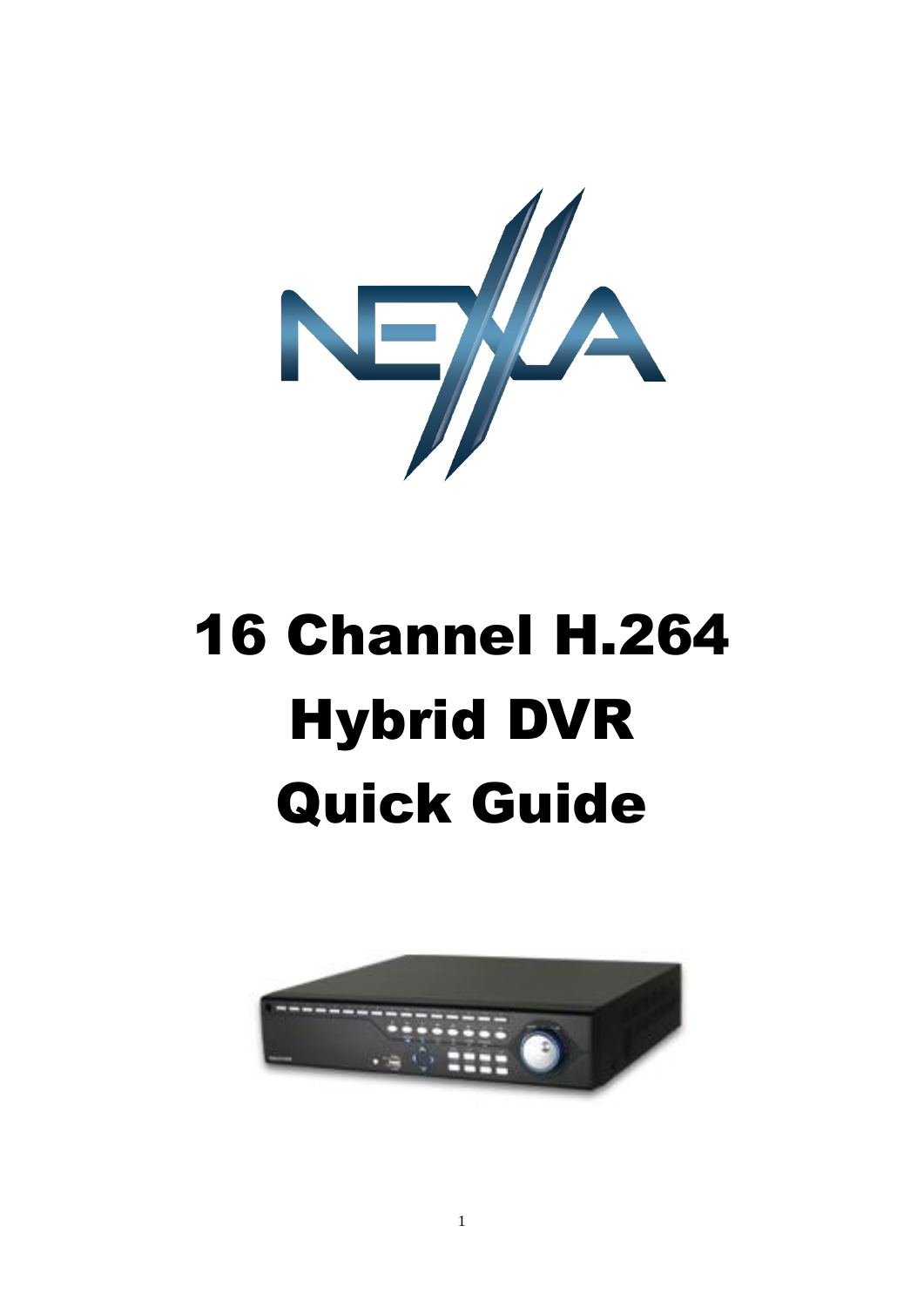# **A. SPECIFICATION**

| <b>MODEL</b>                          | NEXXA16                                                               |  |  |
|---------------------------------------|-----------------------------------------------------------------------|--|--|
|                                       | <b>VIDEO</b>                                                          |  |  |
| <b>MODE</b>                           | Multiplex                                                             |  |  |
| <b>LIVE-TIME RESOLUTION</b>           | 720 x 480 (NTSC)                                                      |  |  |
|                                       | 720 × 576 (PAL)                                                       |  |  |
| <b>LIVE-TIME DISPLAY RATE</b>         | $16 \times 30$ Frame / Sec (NTSC)<br>$16 \times 25$ Frame / Sec (PAL) |  |  |
| <b>IPCAM RESOLUTION</b>               | Up to 1920 x 1080 (2 M-pixel)                                         |  |  |
| <b>IPCAM FRAME RATE</b>               | Up to 30 FPS @ NTSC per CH                                            |  |  |
| <b>SPLIT SCREEN</b>                   | 1, 4, 9, 16                                                           |  |  |
| <b>VIDEO INPUT</b>                    | $BNC \times 8$                                                        |  |  |
| <b>VIDEO LOOP OUTPUT</b>              | $BNC \times 8$                                                        |  |  |
| <b>VIDEO OUTPUT (VGA)</b>             | Yes                                                                   |  |  |
| <b>VIDEO OUTPUT (HDMI)</b>            | Yes                                                                   |  |  |
| <b>AUDIO</b>                          |                                                                       |  |  |
| <b>AUDIO INPUT</b>                    | $RCA \times 4$                                                        |  |  |
| <b>AUDIO OUTPUT</b>                   | $RCA \times 1$                                                        |  |  |
| <b>AUDIO BACKUP</b>                   | Yes                                                                   |  |  |
| <b>AUDIO STREAMING</b>                | Yes                                                                   |  |  |
|                                       | <b>RECORDING</b>                                                      |  |  |
| <b>COMPRESSION TYPE</b>               | H.264                                                                 |  |  |
| <b>RECORDING RESOLUTION (D1)</b>      | 720 x 480 (NTSC) / 720 x 576 (PAL)                                    |  |  |
| <b>RECORDING RESOLUTION (Half D1)</b> | 720 x 240 (NTSC) / 720 x 288 (PAL)                                    |  |  |
| <b>RECORDING RESOLUTION (CIF)</b>     | 360 x 240 (NTSC) / 360 x 288 (PAL)                                    |  |  |
| <b>RECORDING RATE (D1)</b>            | 720 x 480 up to 120 PPS (NTSC)<br>720 x 576 up to 100 PPS (PAL)       |  |  |
| <b>RECORDING RATE (Half D1)</b>       | 720 x 240 up to 240 PPS (NTSC)<br>720 x 288 up to 200 PPS (PAL)       |  |  |
| <b>RECORDING RATE (CIF)</b>           | 360 x 240 up to 240 PPS (NTSC)<br>360 x 288 up to 200 PPS (PAL)       |  |  |
| <b>IPCAM RECORDING RATE</b>           | Up to 30 FPS @ NTSC per CH                                            |  |  |
| <b>RECORDING MODE</b>                 | Manual / Schedule / Alarm                                             |  |  |
|                                       | <b>PLAYBACK &amp; SEARCH</b>                                          |  |  |
|                                       | X 2 x 4 X 8 X 16 X 32<br><b>Fast Forward</b>                          |  |  |
| <b>PLAYBACK SPEED</b>                 | X2 X4 X8<br>Fast Backward<br>Picture by Picture Playback              |  |  |
|                                       | Pause                                                                 |  |  |
| <b>TIME SEARCH</b>                    | Yes                                                                   |  |  |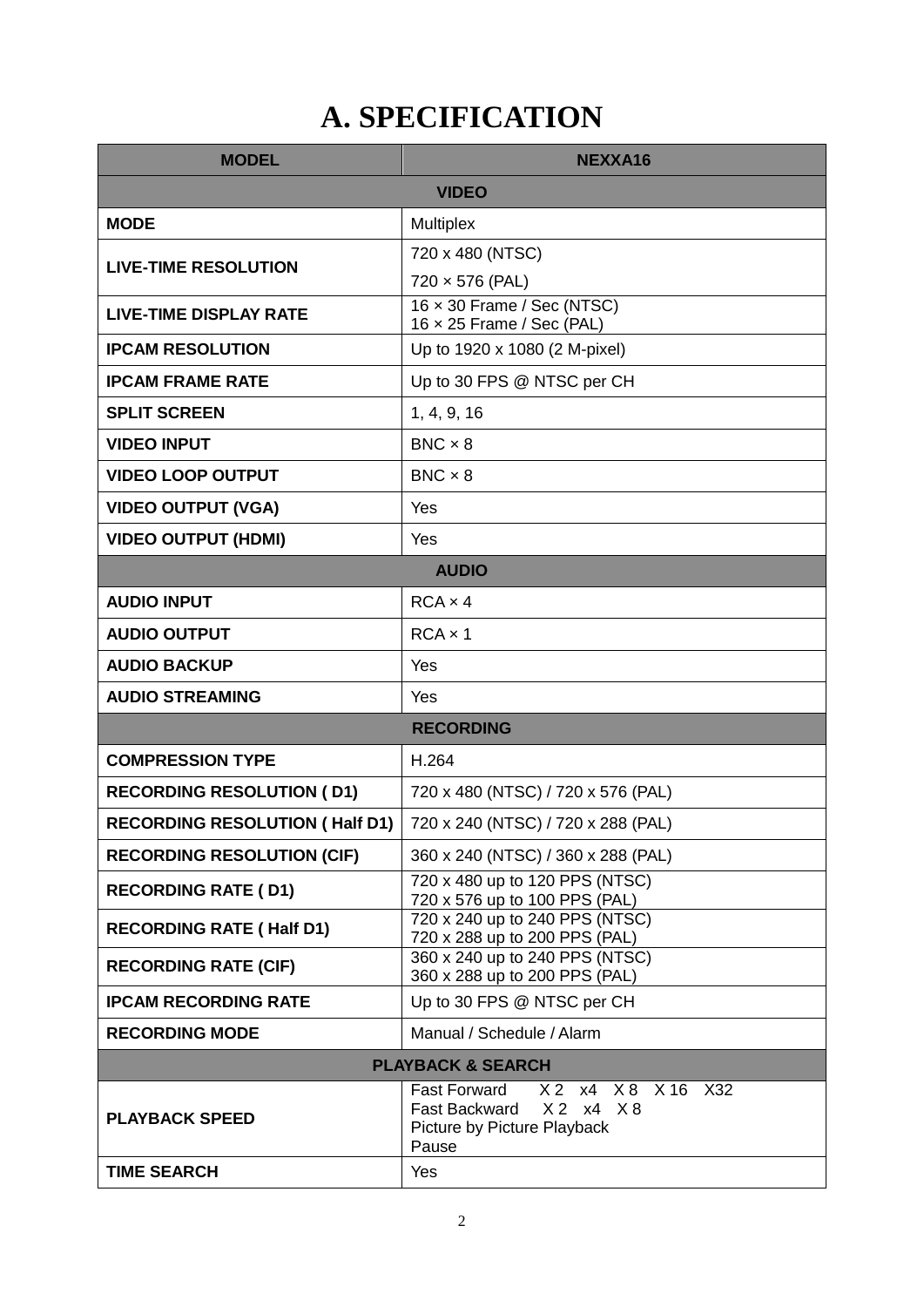| <b>EVENT SEARCH</b>                                           | Yes                                        |  |  |
|---------------------------------------------------------------|--------------------------------------------|--|--|
| <b>EVENT LIST</b>                                             | 10000 records per H.D.D (Maximum)          |  |  |
| <b>OSD &amp; CONTROL INTERFACE</b>                            |                                            |  |  |
| <b>TITLE</b>                                                  | 8 Characters                               |  |  |
| ON SCREEN DISPLAY & SETUP                                     | Time / Date / Setup Menu                   |  |  |
| <b>GRAPHIC USER INTERFACE (GUI)</b>                           | Yes                                        |  |  |
| <b>DVR CONTROL PANEL</b>                                      | Yes                                        |  |  |
| <b>MOUSE</b>                                                  | Yes                                        |  |  |
| <b>IR REMOTE CONTROLLER</b>                                   | Yes                                        |  |  |
| <b>SUPPORT IE · FIREFOX &amp; SAFARI</b>                      | Yes                                        |  |  |
| <b>PLAYER</b>                                                 | Yes                                        |  |  |
| <b>STORAGE &amp; BACKUP DEVICE</b>                            |                                            |  |  |
| <b>INTERNAL HDD SUPPORT</b>                                   | SATA HDD x 4                               |  |  |
| <b>EXTERNAL USB BACKUP DEVICE</b><br>(PAN DRIVE, HDD, BURNER) | Yes                                        |  |  |
| <b>INTERNAL DVD BURNER BACKUP</b>                             | No                                         |  |  |
|                                                               | <b>NETWORK</b>                             |  |  |
| <b>ETHERNET</b>                                               | Yes $(1G)$                                 |  |  |
| <b>ETHERNET COMPRESSION FORMAT</b>                            | H.264                                      |  |  |
| <b>IE REMOTE CONTROL</b>                                      | Yes                                        |  |  |
| <b>DDNS</b>                                                   | Yes                                        |  |  |
| <b>E-MAIL &amp; FTP</b>                                       | Yes                                        |  |  |
| <b>NETWORK IP</b>                                             | Static/DHCP/PPPoE/DDNS                     |  |  |
| <b>MULTI-REMOTE CLIENT</b>                                    | Yes (4 Clients at the same time available) |  |  |
|                                                               | <b>ALARM</b>                               |  |  |
| <b>ALARM INPUT</b>                                            | 16 In                                      |  |  |
| <b>ALARM OUTPUT</b>                                           | 2 Out (NO/NC)                              |  |  |
| <b>MOTION DETECTION</b>                                       | Yes                                        |  |  |
| <b>MOTION DETECTION SENSITIVITY</b>                           | $1 - 10$                                   |  |  |
| <b>VIDEO LOSS DETECTION</b>                                   | Yes                                        |  |  |
| <b>ALARM RECORDING</b>                                        | Yes                                        |  |  |
| <b>BUZZER</b>                                                 | Yes                                        |  |  |
| <b>SETUP &amp; OTHER FUNCTIONS</b>                            |                                            |  |  |
| <b>DST</b>                                                    | Yes                                        |  |  |
| <b>EACH CHANNEL BACKUP</b>                                    | Yes                                        |  |  |
| <b>WATER MARK</b>                                             | Yes                                        |  |  |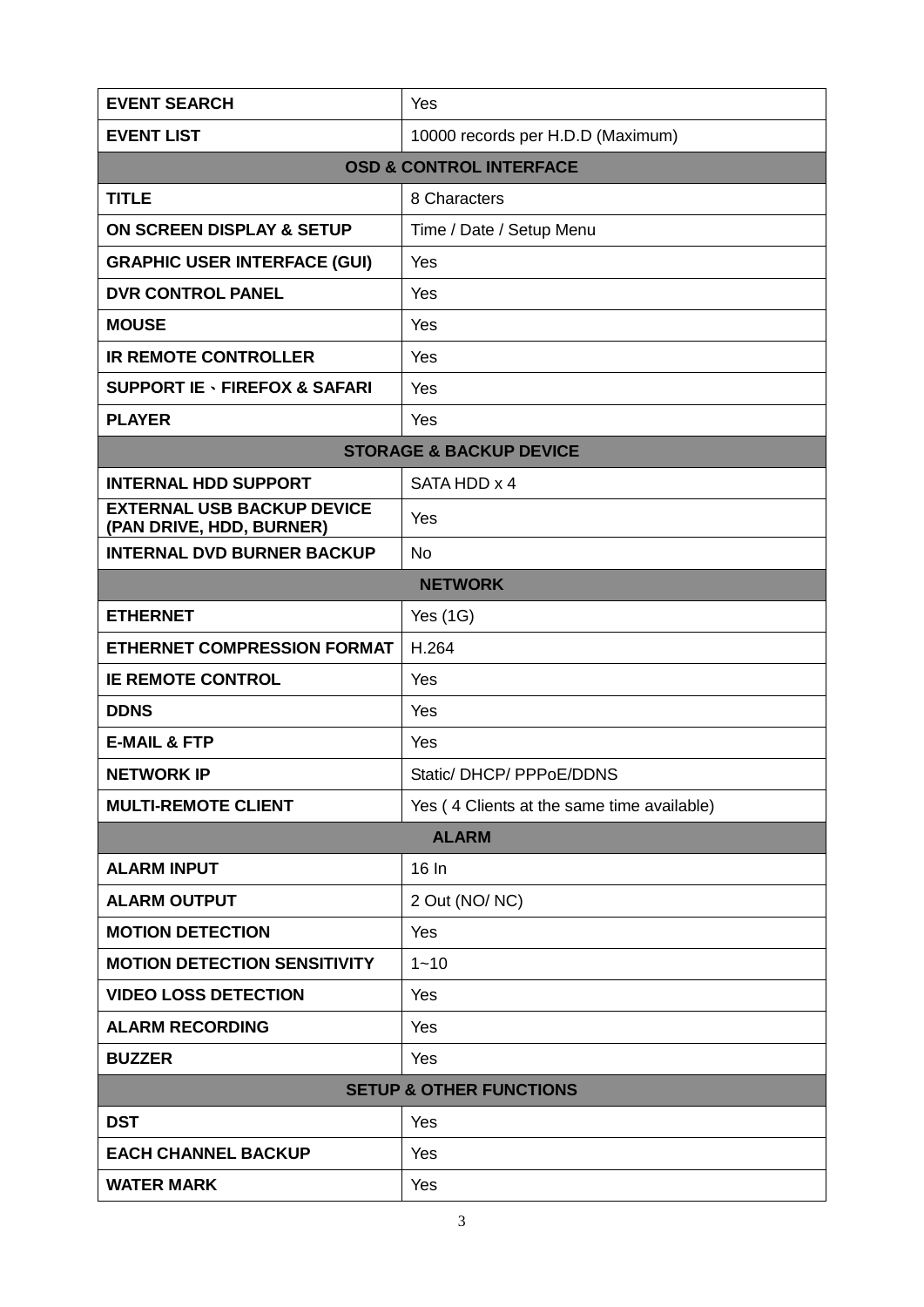| <b>PRIVACY MASK</b>          | Yes                                                     |  |
|------------------------------|---------------------------------------------------------|--|
| <b>PTZ CONTROL</b>           | Yes                                                     |  |
| <b>RS-485</b>                | Yes                                                     |  |
| <b>DIGITAL ZOOM</b>          | Yes                                                     |  |
| <b>PASSWORD CONTROL</b>      | Two levels, one for system and the other for HDD format |  |
| <b>KEY-LOCK</b>              | Yes                                                     |  |
| <b>MULTI-LANGUAGE</b>        | Yes                                                     |  |
| <b>FIRMWARE UPDATE</b>       | USB Host & Update on line                               |  |
| <b>OTHERS</b>                |                                                         |  |
| <b>POWER INPUT</b>           | AC 100V~240V                                            |  |
| DIMENSIONS (W x H x D)       | 430mm (W) $\times$ 88mm (H) $\times$ 382mm (D)          |  |
| <b>OPERATION TEMPERATURE</b> | $0 - 45$ °C                                             |  |

**\* SPECIFICATIONS ARE SUBJECT TO CHANGE WITHOUT NOTICE**

## **B. PACKAGE CONTENT**

| NO. | <b>ITEM</b>              | <b>AMOUNT</b>  |
|-----|--------------------------|----------------|
| 1   | <b>NVR</b>               | X <sub>1</sub> |
| 2   | <b>Power Cable</b>       | X <sub>1</sub> |
| 3   | Adaptor                  | X <sub>1</sub> |
| 4   | <b>CD Disk</b>           | X <sub>1</sub> |
| 5   | <b>Screw Package</b>     | X <sub>2</sub> |
| 6   | <b>Quick Guide</b>       | X <sub>1</sub> |
| 7   | Mouse                    | X <sub>1</sub> |
| R   | <b>Remote Controller</b> | X <sub>1</sub> |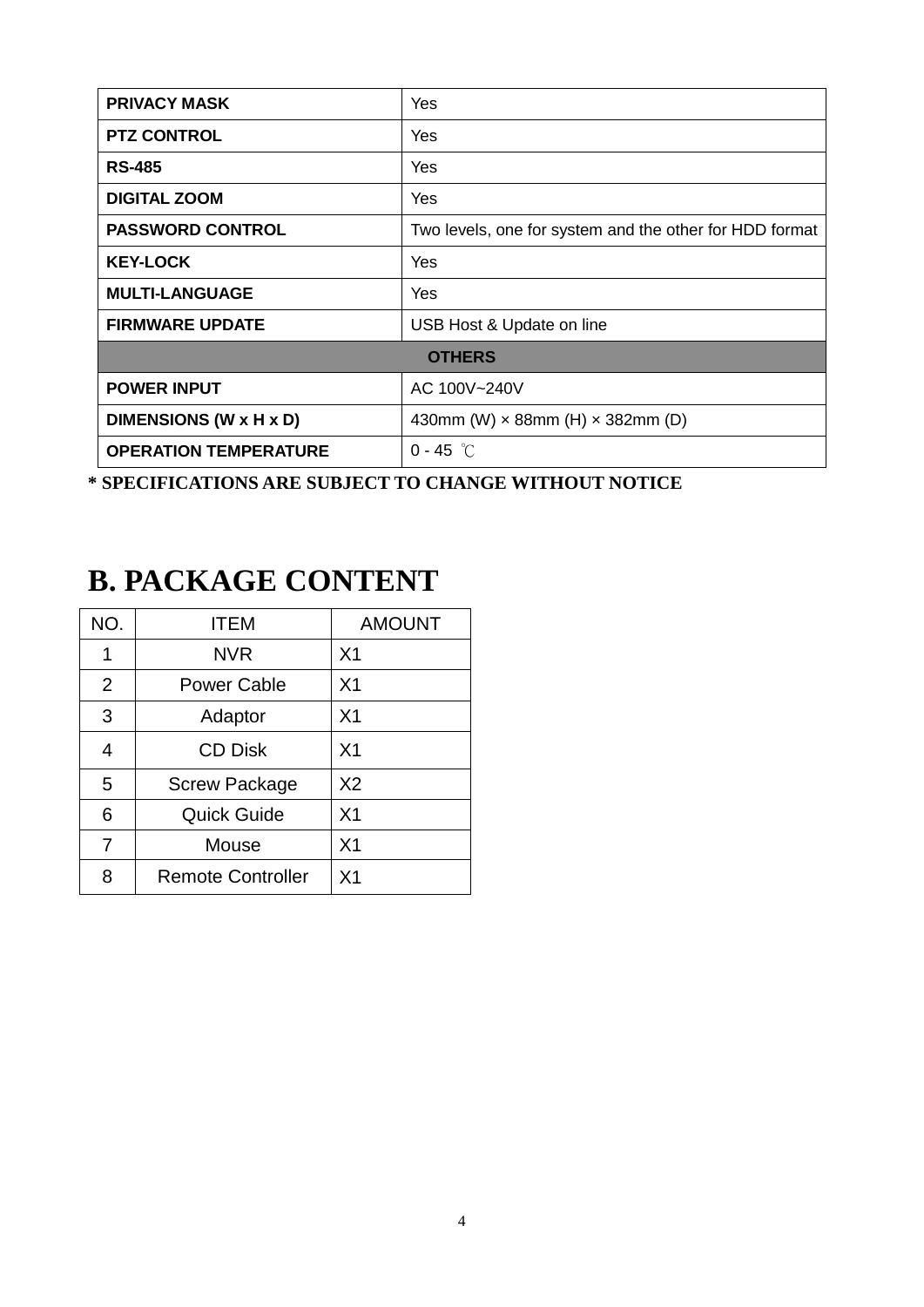# **C. HARDWARE OVERVIEW**

**FRONT PANEL**



**HBR-16AF01** 

#### **HYBRID DVR OPERATION**

| NO.          | <b>LABEL</b>                      | <b>OPERATION</b>                                                                                                                                                          | <b>PTZ</b> |
|--------------|-----------------------------------|---------------------------------------------------------------------------------------------------------------------------------------------------------------------------|------------|
|              |                                   | <b>IR Sensor For Remote Control.</b>                                                                                                                                      |            |
| $\mathbf{2}$ | $1 - 16$                          | Press The Button To Display No.1~No.16                                                                                                                                    |            |
| 3            | <b>CONTROL</b><br><b>PANEL</b>    | Record, Playback And Control Button.                                                                                                                                      |            |
| 4            | ñ                                 | <b>IUSB Mouse Connector</b>                                                                                                                                               |            |
| 5            | <b>FUNCTION</b><br><b>KEYS</b>    | Menu, ptz, hard disk status, Copy, Enter, Select,<br>Zoom, Auto keys.                                                                                                     |            |
| 6            | <b>SHUTTLE</b><br>&<br><b>JOG</b> | Shuttle:<br>SHUTTLE<br>Fast Forward $\times$ 2 $\times$ 4 $\times$ 8<br>Fast Backward x2 x4 x8<br>JOG(<br>Jog: Picture By Picture Playback<br><b>REW</b><br>SHUTTLE - JOC |            |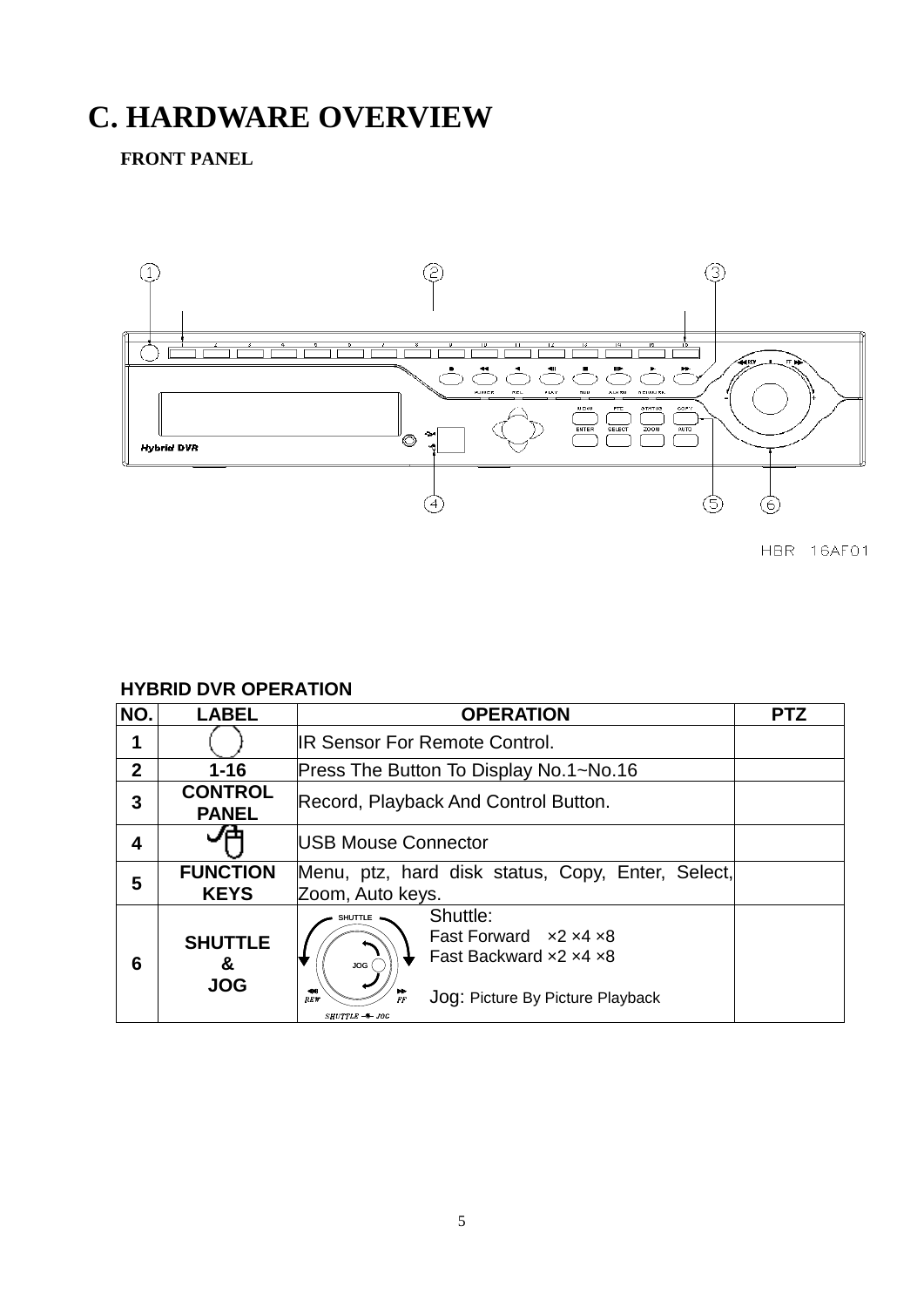#### **BACK PANEL**



| NO.            | <b>LABEL</b>                       | <b>OPERATION</b>                                                                                        |
|----------------|------------------------------------|---------------------------------------------------------------------------------------------------------|
| 1              | <b>POWER</b>                       | Power switcher: AC100V~AC240V / 47-63Hz input.                                                          |
| $\overline{2}$ | <b>VIDEO OUT</b><br>(HDMI)         | <b>HDMI</b> connector                                                                                   |
| 3              | <b>VIDEO OUT</b><br>(VGA)          | D-SUB connector. Connect to LCD monitor.                                                                |
| 4              | <b>ETHERNET</b>                    | RJ-45 connector for network.                                                                            |
| 5              | <b>ALARM</b>                       | 16 pin alarm input connector/ 2 pin GND connector/ 1<br>pin alarm reset.                                |
| 6              | RS-232/RS-485/<br><b>RELAY OUT</b> | 2 pin RS-232 connector, 1 pin GND connector/ 2 pin<br>RS-485/2 pin Relay connector, 1 pin COM connector |
| $\overline{7}$ | <b>AUDIO OUT</b>                   | Audio output.                                                                                           |
| 8              | <b>VIDEO LOOP</b><br><b>OUTPUT</b> | Video loop output with BNC connector.                                                                   |
| 9              | <b>VIDEO INPUT</b>                 | Video input with BNC connector.                                                                         |
| 10             | <b>AUDIO IN</b>                    | Audio input x 4.                                                                                        |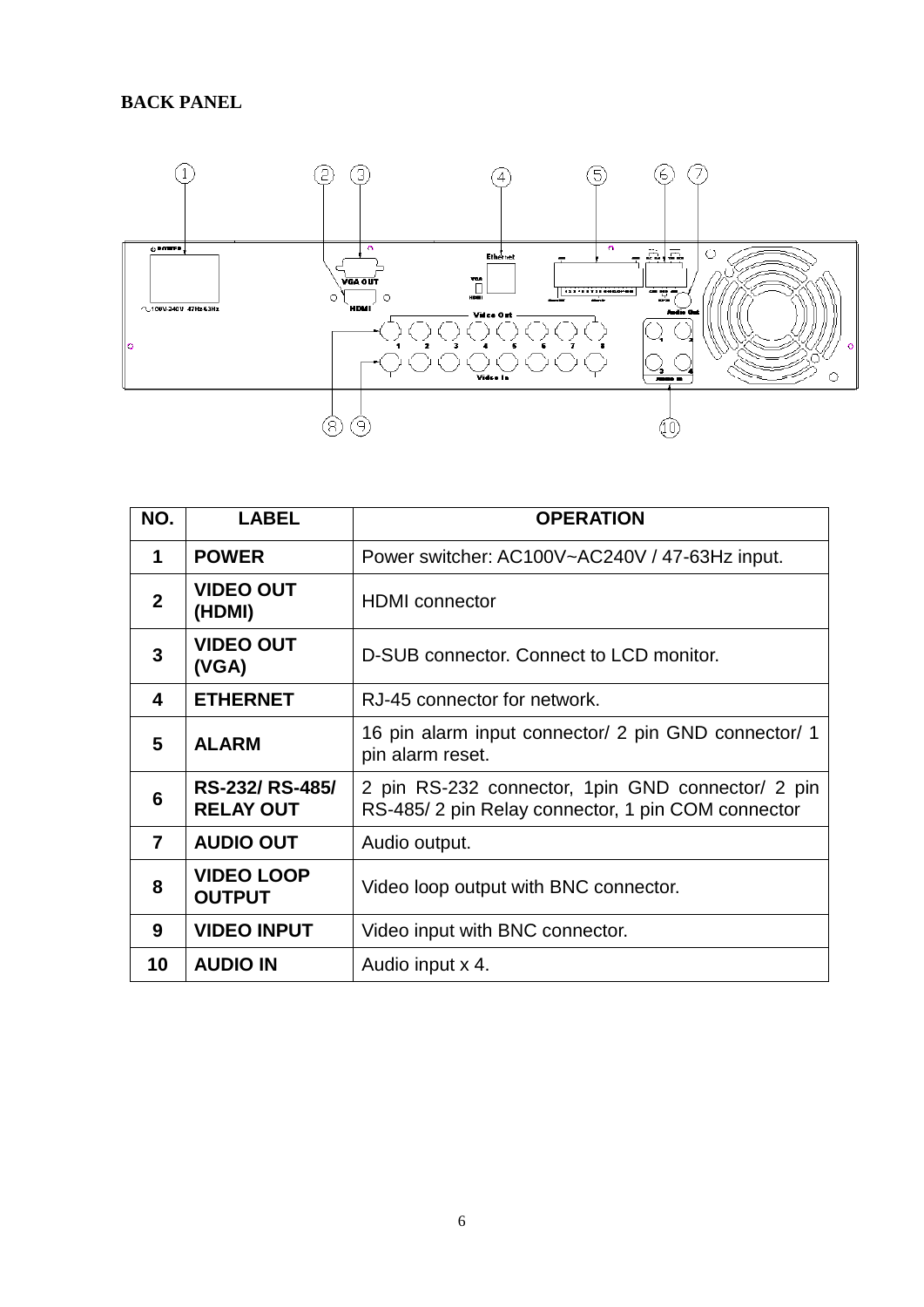# **D. QUICK OPERATION**

## **D-1. SETUP**

in the right column of the live view to call out the control panel for setup.

## **D-2. RECORD**

Press REC button in the right column of the live view to start recording  $immediately. *Click*$  and enter the record setting to perform record setup.

### **D-3. PLAYBACK**

Click in the right column of the live view to call out the control panel for playback and backup.

PLAY TIME SEARCH: Double click left button of the mouse and set start

and end time to perform play time search.



**EVENT SEARCH:** Double click left button of the mouse to trigger event search. Moreover, use TYPE and CHANNEL two options to perform the advanced search.

3. **BACKUP:** Insert USB device into a USB port of the NVR. Then select the

start and end time and click **Backup Kew** to start backup.

**NOTE: 1. Make sure the selected backup time is among record time.** 

**2. For more detailed operation information, please see the attached User Manual carefully.**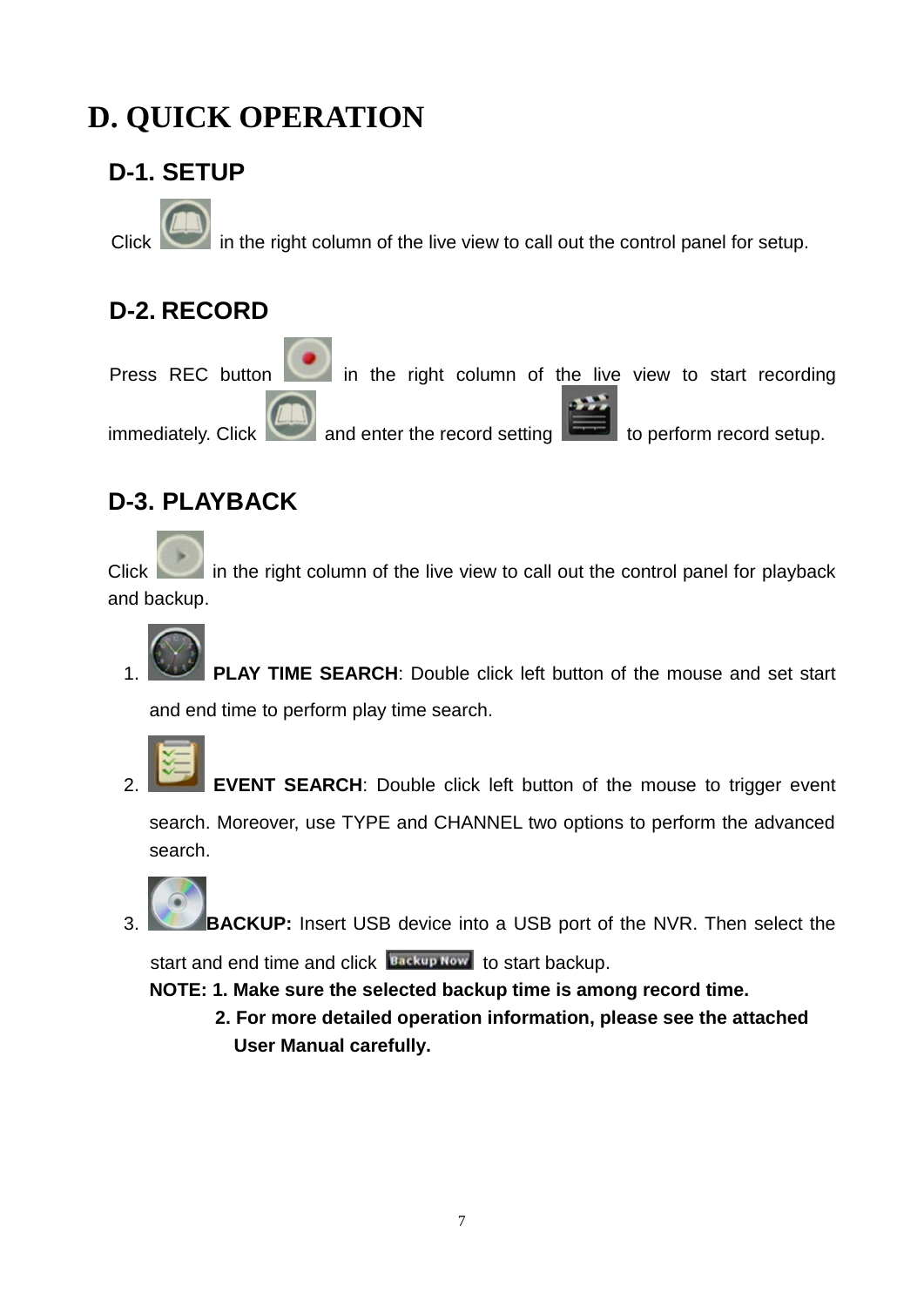# **E. HDD QUICK INSTALLATION**

#### **\* For detailed Hard Disk Compatible Table, please refers to the attached User Manual.**